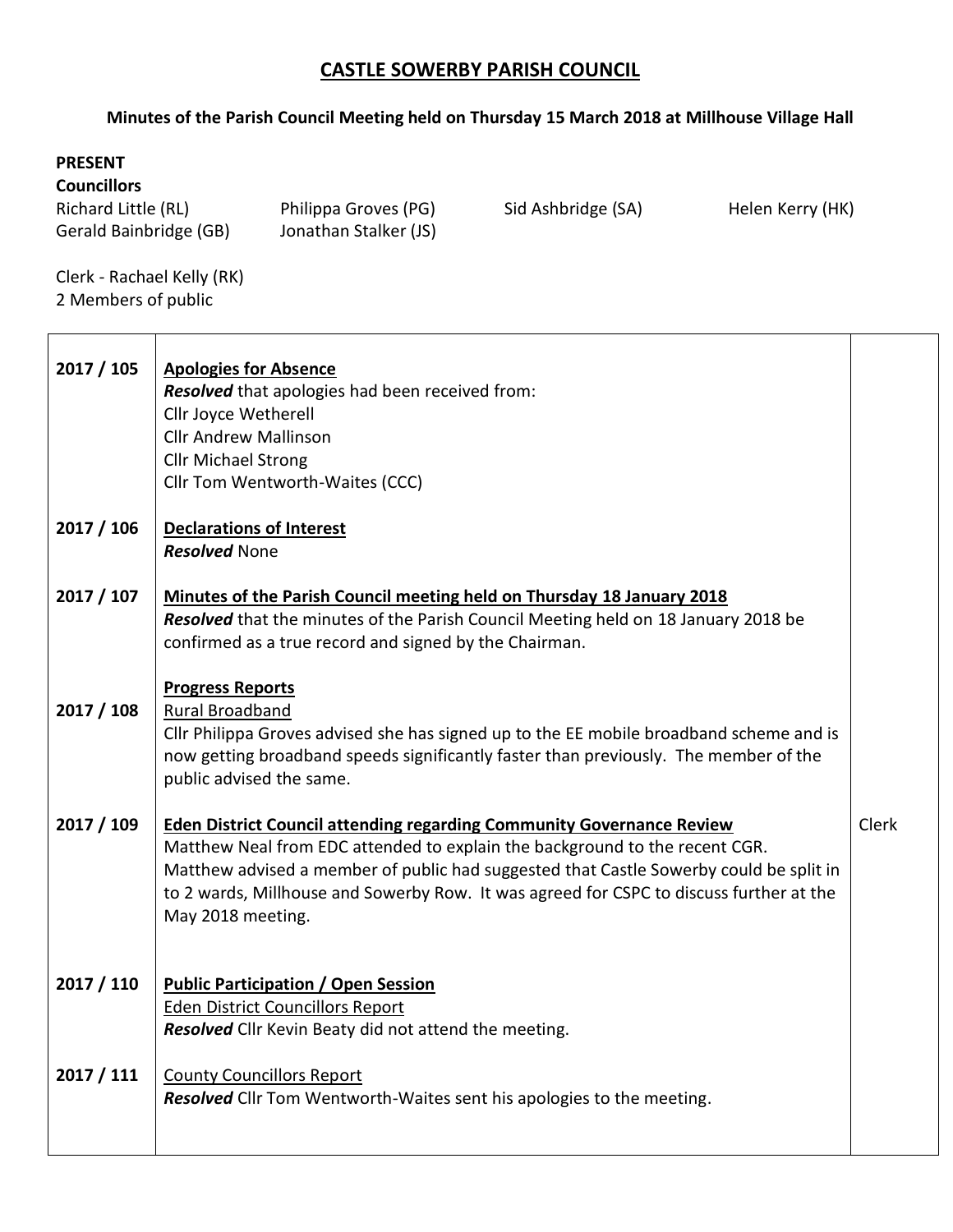| 2017 / 112 | Northern Fells Group Committee Member Report                                                                                                                                                                           |                                                                                |                                                                                                                                                                         |                    |                 |               |              |
|------------|------------------------------------------------------------------------------------------------------------------------------------------------------------------------------------------------------------------------|--------------------------------------------------------------------------------|-------------------------------------------------------------------------------------------------------------------------------------------------------------------------|--------------------|-----------------|---------------|--------------|
|            |                                                                                                                                                                                                                        | <b>Resolved - Geoff Hine did not attend the meeting.</b>                       |                                                                                                                                                                         |                    |                 |               |              |
|            |                                                                                                                                                                                                                        |                                                                                |                                                                                                                                                                         |                    |                 |               |              |
| 2017 / 113 | <b>Public Participation</b>                                                                                                                                                                                            |                                                                                |                                                                                                                                                                         |                    |                 |               |              |
|            | Resolved - Howard Eastwood thanked the Strong family for their help during the recent                                                                                                                                  |                                                                                |                                                                                                                                                                         |                    |                 |               |              |
|            | bad weather, for clearing the Coal Road.                                                                                                                                                                               |                                                                                |                                                                                                                                                                         |                    |                 |               |              |
|            |                                                                                                                                                                                                                        |                                                                                |                                                                                                                                                                         |                    |                 |               |              |
| 2017 / 114 | <b>Planning Matters</b>                                                                                                                                                                                                |                                                                                |                                                                                                                                                                         |                    |                 |               |              |
|            | <b>Resolved</b> that the following applications were received from Eden District Council. The                                                                                                                          |                                                                                |                                                                                                                                                                         |                    |                 |               | Clerk        |
|            | Clerk to inform EDC of the Councils' observations as follows:                                                                                                                                                          |                                                                                |                                                                                                                                                                         |                    |                 |               |              |
|            | <b>Application</b>                                                                                                                                                                                                     | Location                                                                       | <b>Description</b>                                                                                                                                                      |                    | <b>Comments</b> |               |              |
|            | <b>Number</b>                                                                                                                                                                                                          |                                                                                |                                                                                                                                                                         |                    |                 |               |              |
|            | 18/0141                                                                                                                                                                                                                | How Hill Farm,<br>Hutton Roof, Penrith,<br>CA11 0XY                            | Listed building consent for<br>alterations and extension<br>to for additional                                                                                           |                    |                 | No objections |              |
|            | 18/0110                                                                                                                                                                                                                | Barns at How Hill,                                                             | accommodation<br>Listed building consent for                                                                                                                            |                    |                 |               |              |
|            |                                                                                                                                                                                                                        | Hutton Rood                                                                    | conversion of agricultural<br>buildings to form 3no.<br>dwelling houses                                                                                                 |                    |                 | No objections |              |
|            | 18/0195                                                                                                                                                                                                                | Leavy Holme. Hesket<br>Newmarket                                               | Change of use of barns to<br>form extension to existing<br>solicitors office and one<br>bedroom holiday cottage                                                         |                    |                 | No objections |              |
|            | 18/0196                                                                                                                                                                                                                | Leavy Holme, Hesket<br>Newmarket                                               | Listed building consent for<br>alterations to enable<br>change of use of barns to<br>form extension to existing<br>solicitors office and one<br>bedroom holiday cottage |                    |                 | No objections |              |
| 2017 / 115 | <b>Resolved</b> to note the decisions of Eden District Council with regard to the following<br>applications:<br><b>None</b>                                                                                            |                                                                                |                                                                                                                                                                         |                    |                 |               |              |
| 2017 / 116 |                                                                                                                                                                                                                        |                                                                                |                                                                                                                                                                         |                    |                 |               |              |
|            | <b>Financial Records</b><br>Resolved that the funds currently stand at £5,161.29 and be received and noted.                                                                                                            |                                                                                |                                                                                                                                                                         |                    |                 |               |              |
|            |                                                                                                                                                                                                                        |                                                                                |                                                                                                                                                                         |                    |                 |               |              |
| 2017 / 117 | Resolved that the Chairman was authorised to sign the cash book / bank reconciliation                                                                                                                                  |                                                                                |                                                                                                                                                                         |                    |                 |               |              |
| 2017 / 118 |                                                                                                                                                                                                                        | Resolved that the following payments be made, and receipts be noted:           |                                                                                                                                                                         |                    |                 |               |              |
|            | <b>DATE</b>                                                                                                                                                                                                            | <b>DESCRIPTION</b>                                                             |                                                                                                                                                                         | <b>EXPENDITURE</b> |                 | <b>INCOME</b> | <b>Clerk</b> |
|            | 15/03/2018                                                                                                                                                                                                             | R Kelly wages & expenses                                                       |                                                                                                                                                                         | £                  | 129.15          |               |              |
|            | 15/03/2018                                                                                                                                                                                                             | <b>HMRC</b>                                                                    |                                                                                                                                                                         | £                  | 25.40           |               |              |
|            |                                                                                                                                                                                                                        |                                                                                |                                                                                                                                                                         |                    |                 |               |              |
| 2017 / 119 |                                                                                                                                                                                                                        | <b>Schedule of Correspondence, Notices, Publications &amp; Matters Arising</b> |                                                                                                                                                                         |                    |                 |               |              |
|            | Removal of inappropriately placed grit/sand<br>It was agreed for the Clerk to contact CCC Highways and request that in future salt/grit<br>heaps are not placed by metal sign poles, as they have caused some to rust. |                                                                                |                                                                                                                                                                         |                    |                 |               | Clerk        |
|            |                                                                                                                                                                                                                        |                                                                                |                                                                                                                                                                         |                    |                 |               |              |
|            |                                                                                                                                                                                                                        |                                                                                |                                                                                                                                                                         |                    |                 |               |              |
|            |                                                                                                                                                                                                                        |                                                                                |                                                                                                                                                                         |                    |                 |               |              |